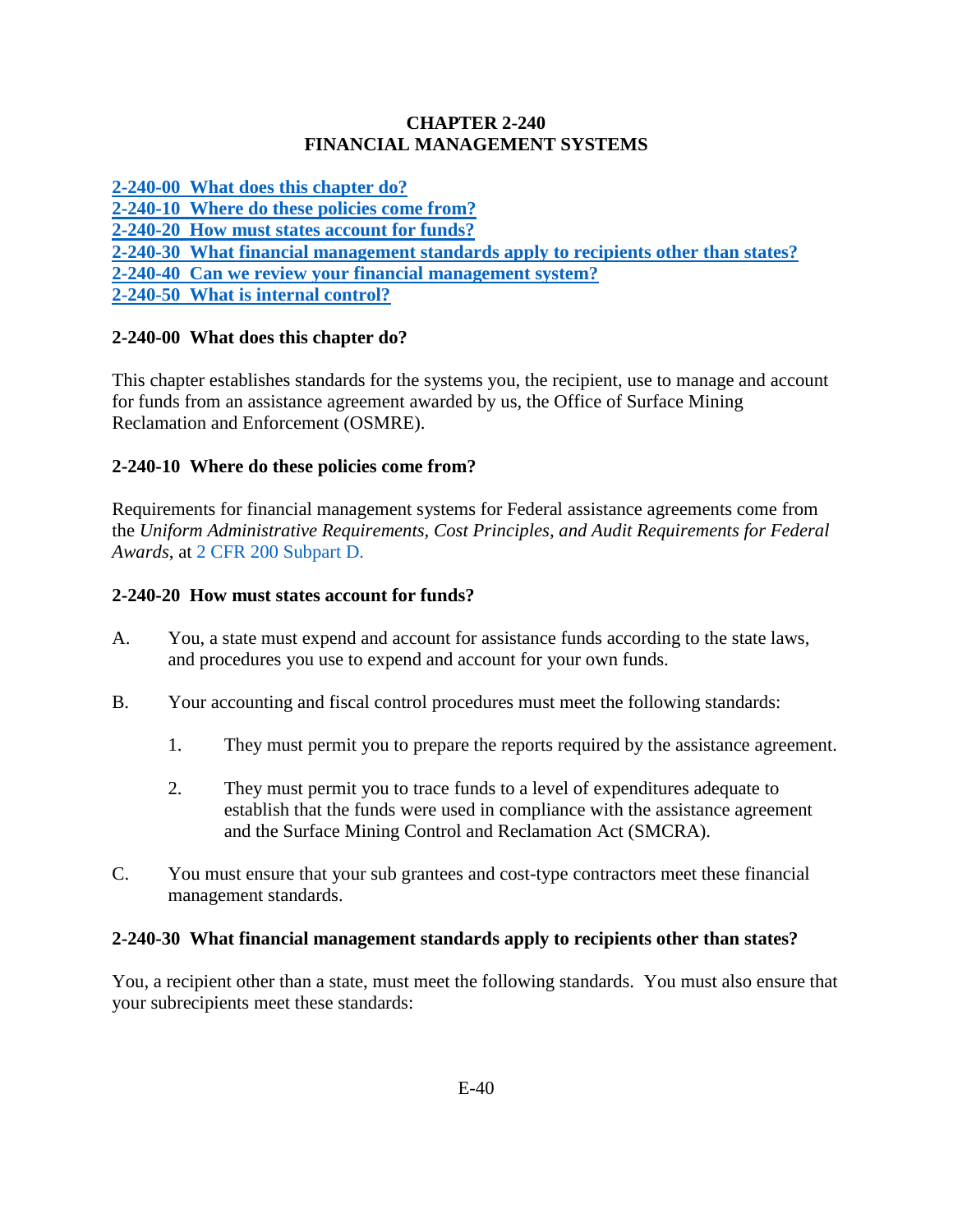- A. You must make accurate, current, and complete disclosure of the financial results of program activities in the financial reports required by the assistance agreement.
- B. You must maintain records which adequately identify the source, and use of funds for the activities supported by assistance funds. These records must contain information about awards, authorizations, obligations, unobligated balances, assets, liabilities, outlays, or expenditures, income, and subgrants.
- C. You must maintain an effective system of controls and accountability for all cash, real and personal property, and other assets. You must adequately safeguard all assets and property. You must ensure that assets and property are only used for authorized purposes.
- D. You must compare actual expenditures with budgeted amounts. You must relate financial information to performance or productivity data. You should develop unit cost data as appropriate; however, we do not normally require unit cost data in your reports.
- E. You must follow the applicable Office of Management and Budget (OMB) cost principles, our program regulations, and the terms of the assistance agreement when you determine whether costs are reasonable, allowable and allocable.
- F. You must support accounting records with source documentation such as paid checks, bank statements, invoices, payrolls, time and attendance records, contract and subgrant award documents, etc.
- G. If you receive advance payments, you must follow procedures to minimize the time between when you receive funds from the U.S. Treasury and when you pay them out.
- H. You must have written procedures for your accounting system and operations.

#### <span id="page-1-0"></span>**2-240-40 Can we review your financial management system?**

Yes, we may review the adequacy of your financial management system as part of a pre-award review or at any time after the award.

#### <span id="page-1-1"></span>**2-240-50 What is internal control?**

- A. Internal control is an integral component of an organization's management. It provides reasonable assurance that the following objectives are being achieved:
	- 1. Operations are effective and efficient. Programs meet their missions, goals and objectives.
	- 2. Financial reporting is reliable.